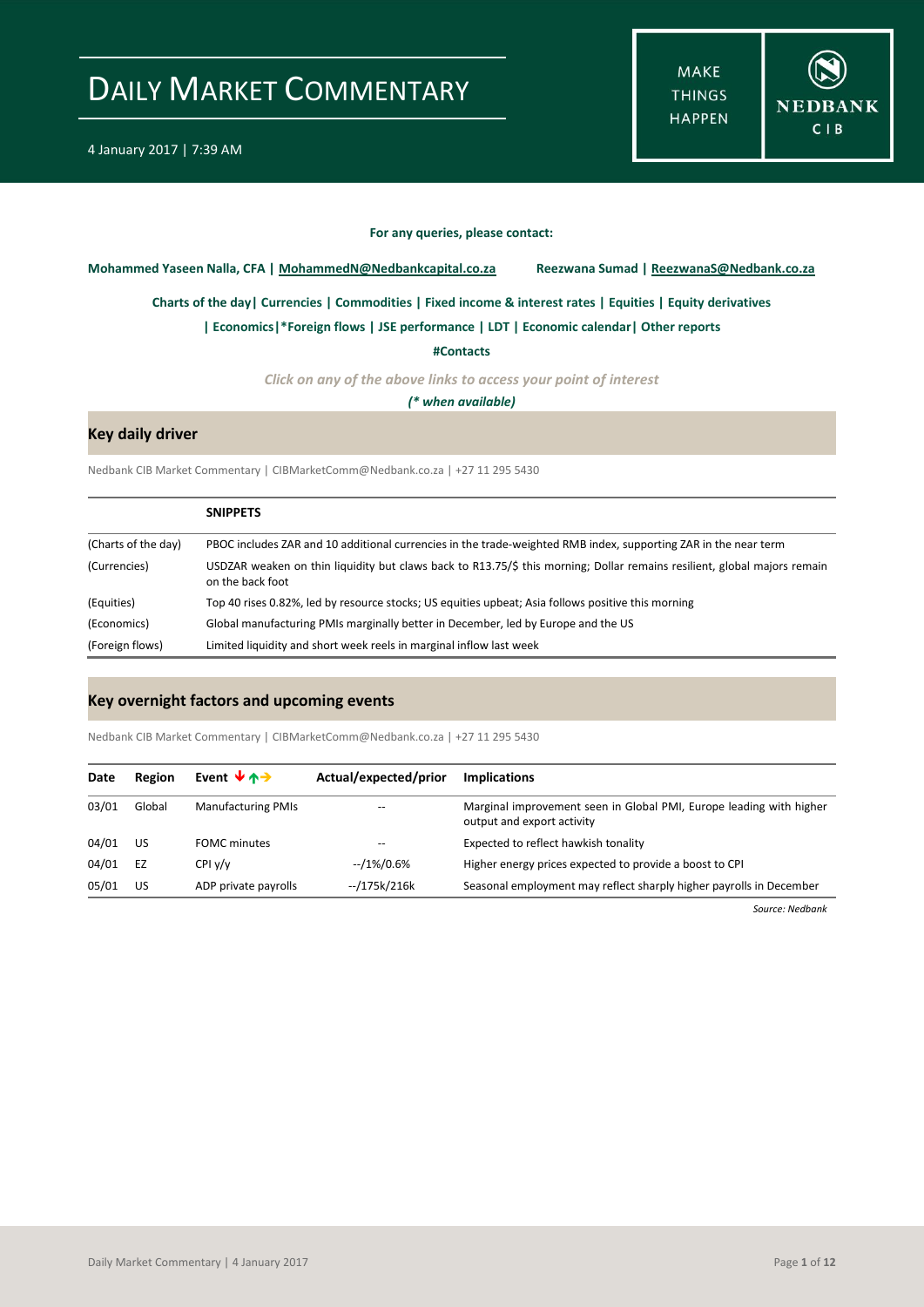### <span id="page-1-0"></span>**Charts of the day** [back to top](#page-0-0) **back to top**

Nedbank CIB Market Commentary | CIBMarketComm@Nedbank.co.za | +27 11 295 5430

- The China Foreign Exchange Trade System (CEFTS) listed 11 new currencies in the RMB index (trade-weighted currency basket), including EMs like the ZAR, TRY, and MXN. This was done to improve the calculation and representativeness of the currency basket and will be adjusted annually. The new weights are based on the major trade partners of China. On the day of the announcement, the USDZAR moved 30-cents/\$, and has remained on a strengthening trend below R14.00/\$ since then.
- The USD and EUR weights have been reduced to 22.4% and 16.3% respectively, from 26.4% and 21.4% previously. In contrast the sum of the weights for the new currencies is 21%. The newest inclusions to the index may prove supportive for the new currencies in the near term, despite a strengthening US dollar. The RMB index was introduced in December 2015 and has weakened by more than 6% since then, while the USDCNY has weakened by 6.3%. Despite a steady RMB index in Q4/2016, the USDCNY has weakened by 3%, due to a resilient US dollar and a Fed rate hike in December.
- The PBOC has been trying to make the yuan exchange rate more market driven in order to increase its use in global transactions. This saw a new reference rate being set in 2015, the formation of the RMB trade-weighted index and a managed-float weaker in the USDCNY exchange rate since then. This will likely persist over the medium term, with the yuan's influence in global trade transactions likely to rise as a result.

**CFETS RMB index weights**



#### **USDZAR strengthens 30-cents/\$ after the announcement**

#### **Weights Currency** Current Previous<br> **USD** 0.224 0.264 **USD** 0.224 0.264 **EUR** 0.163 0.214 **JPY** 0.115 0.147<br> **HKD** 0.043 0.066 **HKD** 0.043 0.066 **GBP** 0.032 0.039 **AUD** 0.044 0.063<br> **NZD** 0.004 0.007 **NZD** 0.004 0.007 **SGD** 0.032 0.038 **CHF** 0.017 0.015<br>**CAD** 0.022 0.025 **CAD** 0.022 0.025 **MYR** 0.038 0.047 **RUB** 0.026 0.044<br> **THB** 0.029 0.033 **THB** 0.029 0.033 **ZAR** 0.018 new **KRW** 0.108 new **AED** 0.019 new **SAR** 0.020 new **HUF** 0.003 new **PLN** 0.007 new **DKK** 0.004 new **SEK** 0.005 new **NOK** 0.003 new **TRY** 0.008 new **MXN** 0.017 new

*Source: Bloomberg, Nedbank*

*Source: Bloomberg, Nedbank*



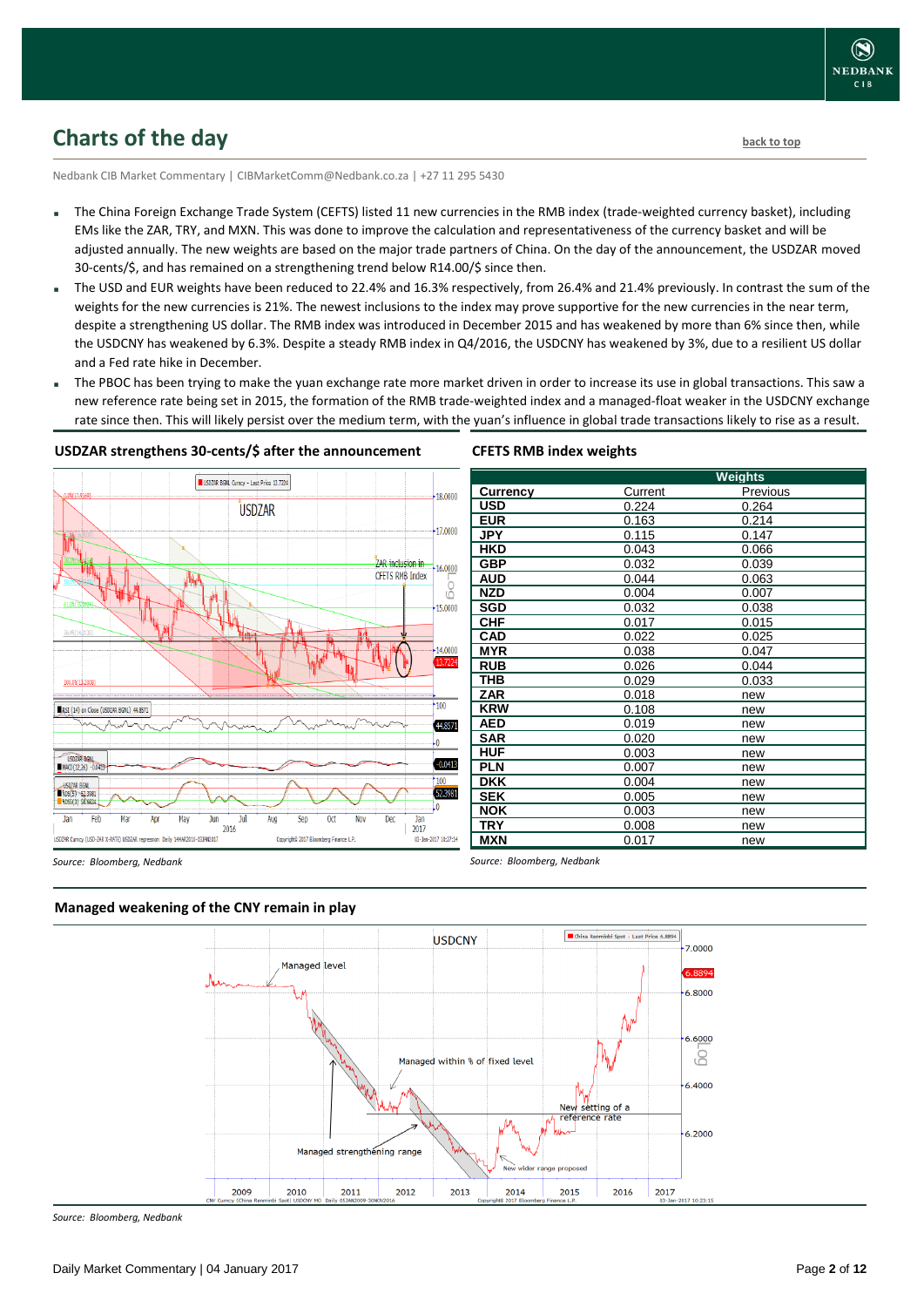

### <span id="page-2-0"></span>**Currencies [back to top](#page-0-0)**

Business Banking FX | +27 11 535 4003 | Corporate FX | +2711 535 4002 | Institutional FX | +2711 535 4005

- The first local session of 2017 saw the rand start the day around 13.7300. The session was fairly muted and the price action did show signs that it was not out of the festive season mode just yet. Liquidity remained extremely thin and erratic over the day. The rand weakened steadily through the session, and lost further ground after better than expected US economic data. The rand touched a high of 13.8350 before closing at similar levels. New York saw a trading range of 13.7650 to 13.8500, and this morning it opens at 13.7500. EURZAR currently at 14.3000 and GBPZAR at 16.8300.
- International markets traded on the back foot for most of the day, with the general Dollar strength. Euro opened at 1.0485 which was the highs of the day, and reached a low of 1.0344 just post the release of the US data. The Pound also trading weaker. After opening at 1.2296 closed the day at 1.2207. Gold trading \$8 stronger this morning at \$1161.28.
- On the economic data front we have EZ CPI and focus will shift to the NFP on Friday.
- Possible trading range for the day 13.6000- 13.9000.

|                                 |            | $\%$ $\Delta$          | $\sqrt{\Delta}$           | $\%$ $\Delta$               | <b>Month</b>          |                     |
|---------------------------------|------------|------------------------|---------------------------|-----------------------------|-----------------------|---------------------|
| <b>Majors</b>                   | Last price | $-1d$                  | <b>MTD</b>                | <b>YTD</b>                  | trend                 | <b>USD trend</b>    |
| <b>GBPUSD</b>                   | 1.22       | $-0.15$                | $-0.79$                   | $-0.79$                     | ⊕                     | USD strength        |
| <b>FURUSD</b>                   | 1.04       | $-0.23$                | $-1.08$                   | $-1.08$                     | ⊕                     | USD strength        |
| <b>USDJPY</b>                   | 118.08     | 0.54                   | 0.96                      | 0.96                        | 全                     | USD strength        |
| <b>USDAUD</b>                   | 1.38       | 0.00                   | $-0.50$                   | $-0.50$                     | ⊕                     | <b>USD</b> weakness |
| <b>Rand crosses</b>             | Last price | $\%$ $\Delta$<br>$-1d$ | $\% \Delta$<br><b>MTD</b> | $\%$ $\Delta$<br><b>YTD</b> | <b>Month</b><br>trend | <b>ZAR</b> trend    |
| <b>USDZAR</b>                   | 13.75      | $-0.26$                | 0.06                      | 0.06                        | ♠                     | <b>ZAR weakness</b> |
| <b>GBPZAR</b>                   | 16.83      | $-0.41$                | $-0.67$                   | $-0.67$                     | ⊕                     | ZAR strength        |
| <b>EURZAR</b>                   | 14.30      | $-0.49$                | $-1.04$                   | $-1.04$                     | ⊕                     | ZAR strength        |
| <b>AUDZAR</b>                   | 9.95       | $-0.25$                | 0.49                      | 0.49                        | ⇑                     | <b>ZAR</b> weakness |
| ZARJPY                          | 8.59       | 0.82                   | 0.71                      | 0.71                        | ♠                     | ZAR strength        |
|                                 |            | $\%$ $\Delta$          | $\%$ $\Delta$             | $\% \Delta$                 | <b>Month</b>          | <b>ZAR</b> trend    |
| <b>African FX</b>               | Last price | $-1d$                  | <b>MTD</b>                | <b>YTD</b>                  | trend                 |                     |
| ZARMWK (Malaw ian kw acha)      | 52.91      | 0.26                   | $-0.13$                   | $-0.13$                     | ⊕                     | <b>ZAR</b> weakness |
| ZARBWP (Botsw ana pula)         | 0.78       | $-0.12$                | $-0.12$                   | $-0.12$                     | ⊕                     | <b>ZAR</b> weakness |
| ZARKES (Kenyan shilling)        | 7.48       | 0.26                   | 0.23                      | 0.23                        | ⇑                     | ZAR strength        |
| ZARMUR (Mauritian rupee)        | 2.62       | 0.21                   | $-0.03$                   | $-0.03$                     | ⊕                     | ZAR weakness        |
| ZARNGN (Nigerian naira)         | 22.71      | $-0.41$                | $-1.01$                   | $-1.01$                     | ⊕                     | <b>ZAR weakness</b> |
| ZARGHS (Ghanian cedi)           | 0.31       | $-0.93$                | $-0.96$                   | $-0.96$                     | ⊕                     | <b>ZAR weakness</b> |
| ZARZMW (Zambian kw acha)        | 0.72       | 0.00                   | $-0.37$                   | $-0.37$                     | ⊕                     | <b>ZAR weakness</b> |
| ZARMZN (Mozambican metical)     | 5.18       | 0.22                   | $-0.58$                   | $-0.58$                     | ⊕                     | ZAR weakness        |
| Source: Bloomberg & Nedbank CIB | Time       |                        | 2017/01/04 07:33          |                             |                       |                     |

*\*Please note that the sign on the % change reflects the change on the headline number. The narrative indicates the trend direction over the month. For trade in any of these currencies, contact our FX dealing desks*



#### **USDZAR**

*Source: Bloomberg, Nedbank*

#### **EUR/USD**

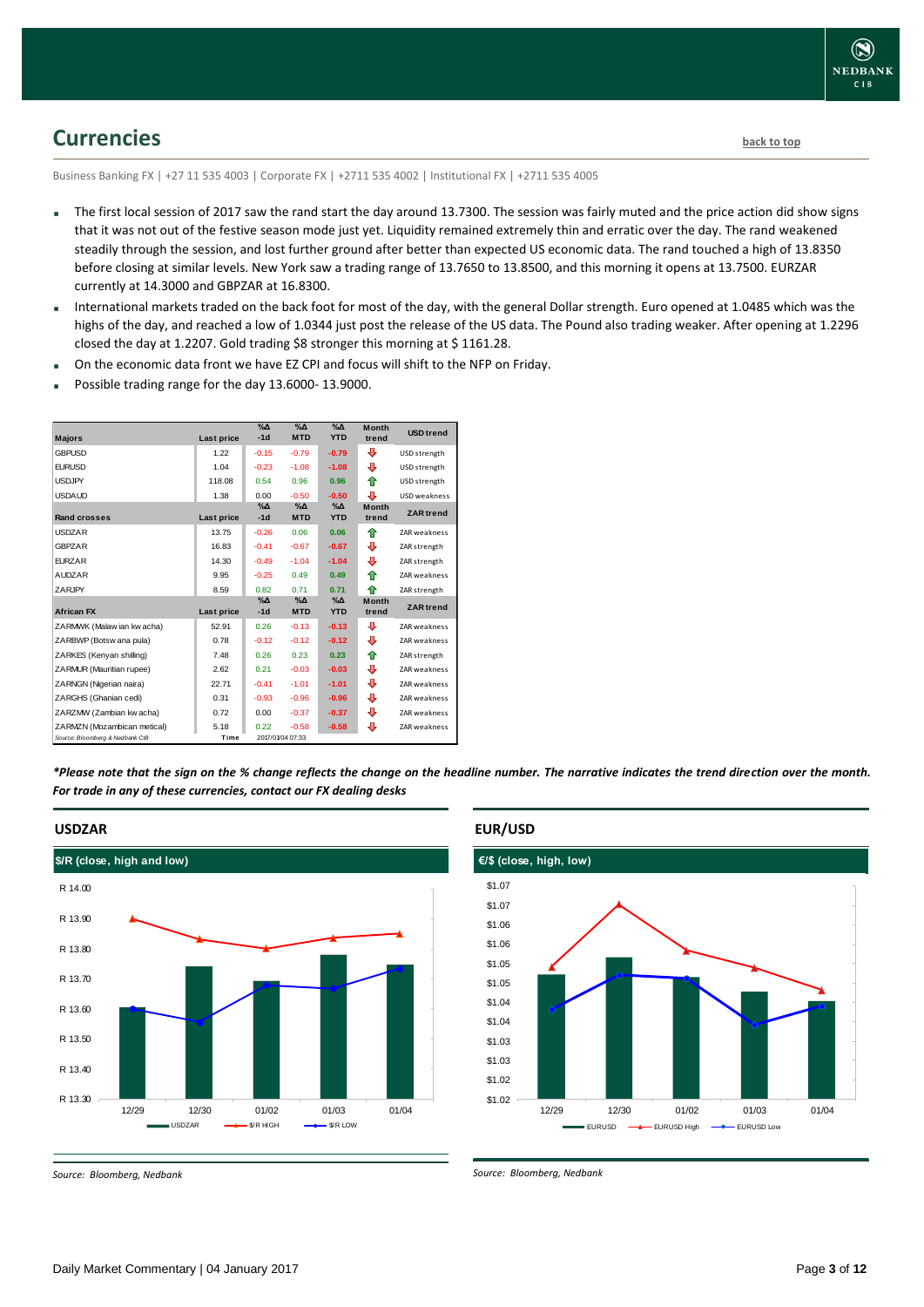### <span id="page-3-0"></span>**Commodities [back to top](#page-0-0)**

Nedbank CIB Market Commentary | CIBMarketComm@Nedbank.co.za | +27 11 295 5430| +27 11 535 4038

- Oil prices failed to hold onto earlier gains in the session and trended weaker in the US trading session to close marginally below the \$56/bbl. level, currently around \$55.85/bbl. The OPEC production cuts agreed to late last year will be effected in January with the market watching whether members adhere to the quotas or not. This coupled with a lower US inventory number helped stabilise prices in the Asian session thus far. Oil is expected to remain elevated unless a stronger supply response from US shale helps offset any production cuts from OPEC and other associated countries.
- Gold was volatile yesterday but remains anchored around the \$1150/oz. level in the near term. Bullish dollar expectations continue to weigh on bullion and will likely remain a feature for this year. Seasonal demand for physical gold amid the Chinese New year may prove supportive in the near term coupled with an easing in US rate hike expectations which remain the key longer term determinant. Investment demand remains weak with ETF holdings reported at their lowest since May last year.

| <b>Commodities</b>              | Last price | $\% \Delta$<br>$-1d$ | $\% \Delta$<br><b>MTD</b> | $\% \Delta$<br><b>YTD</b> | <b>Month</b><br>trend |
|---------------------------------|------------|----------------------|---------------------------|---------------------------|-----------------------|
| Brent near future (\$)          | 55.86      | 0.70                 | $-1.69$                   | $-1.69$                   | J                     |
| WTI crude (\$)                  | 52.72      | 0.75                 | $-1.86$                   | $-1.86$                   | л                     |
| Gold spot (\$)                  | 1 160.77   | $-0.12$              | 1.16                      | 1.16                      | ⇑                     |
| Platinum spot (\$)              | 930.47     | $-1.13$              | 3.03                      | 3.03                      | ⇑                     |
| SA w hite maize spot (R)        | 3 5 20.00  | $-0.62$              | $-0.62$                   | $-0.62$                   | л                     |
| Source: Bloomberg & Nedbank CIB | Time       |                      | 2017/01/04 07:33          |                           |                       |

#### **Platinum vs Gold**



*Source: Bloomberg, Nedbank*

#### **Brent Crude vs West Texas Intermediate**

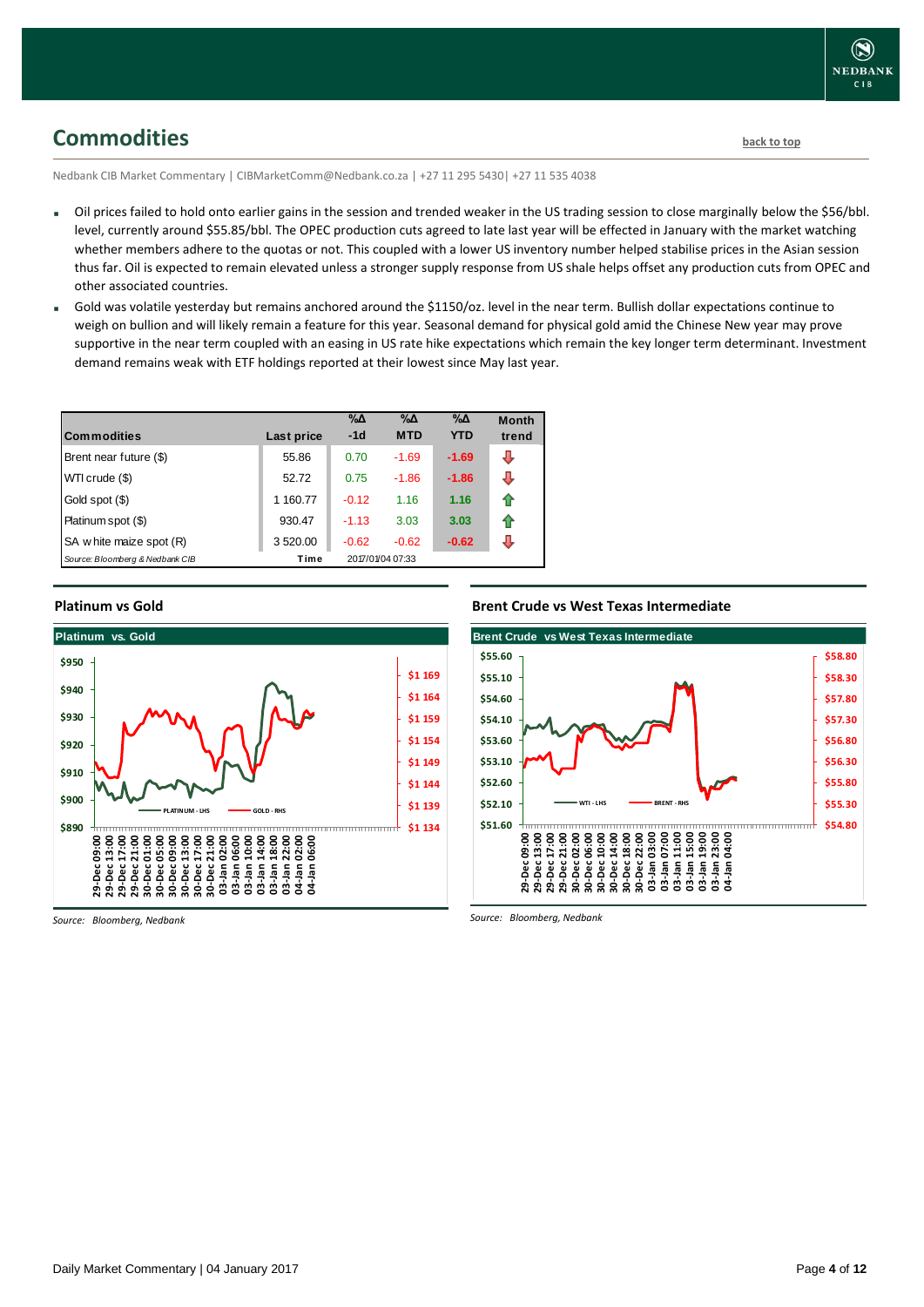# <span id="page-4-0"></span>**Fixed income and interest rates back to the line of the set of the set of the set of the set of the set of the set of the set of the set of the set of the set of the set of the set of the set of the set of the set of th**

Bond flow sales |+2711 535 4021 | Corporate Money Markets | +2711 535 4007 | Business Bank Money Markets | +2711 535 4006

|                                 |                 | Δ<br>1 <sub>d</sub> | Δ<br><b>MTD</b>  | Δ<br><b>YTD</b> | <b>Month</b> |
|---------------------------------|-----------------|---------------------|------------------|-----------------|--------------|
| <b>Bonds</b>                    | Last price<br>% | bps                 | bps              | bps             | trend        |
| R203-0.7 yrs                    | 7.88            | 14.15               | 17.85            | 17.85           | ⇑            |
|                                 |                 |                     |                  |                 |              |
| R208-4.2 yrs                    | 8.30            | 0.10                | 2.00             | 2.00            | 合            |
| R186-10 yrs                     | 8.95            | $-0.10$             | 4.40             | 4.40            | ⇮            |
| R2048-31.1 yrs                  | 9.67            | $-0.10$             | 5.00             | 5.00            | ⇮            |
| <b>US 10 yr</b>                 | 2.47            | 2.71                | 2.71             | 2.71            | 合            |
| <b>UK 10 yr</b>                 | 1.33            | 7.34                | 7.34             | 7.34            | ⇑            |
| German 10 yr                    | 0.26            | 39.68               | 26.92            | 50.86           | ⇑            |
| Japan 10 yr                     | 0.07            | 50.00               | 50.00            | 50.00           | ♠            |
|                                 |                 | Δ                   | Δ                | Δ               | <b>Month</b> |
| <b>Money Market</b>             | Last price      | 1 <sub>d</sub>      | <b>MTD</b>       | <b>YTD</b>      | trend        |
|                                 | $\%$            | bps                 | bps              | bps             |              |
| SA repo rate                    | 7.00            | 0.00                | 0.00             | 0.00            |              |
| SA prime rate                   | 10.50           | 0.00                | 0.00             | 0.00            | ⇨            |
| SA CPI (MTD = previous month)   | 6.60            |                     | 20.00            |                 | ⇑            |
| SA 3m JIBAR                     | 7.36            | 0.00                | 0.00             | 0.00            |              |
| SA 3m NCD                       | 7.33            | $-5.00$             | $-5.00$          | $-5.00$         | ⊕            |
| SA 6m NCD                       | 7.93            | $-5.00$             | $-5.00$          | $-5.00$         | ⊕            |
| SA 12m NCD                      | 8.43            | $-2.50$             | $-2.50$          | $-2.50$         | ⊕            |
| US 3m LIBOR                     | 1.00            | 0.08                | 0.08             | 0.08            | ⇑            |
| UK 3m LIBOR                     | 0.37            | 0.36                | 0.36             | 0.36            | 合            |
| Japan 3m LIBOR                  | $-0.06$         | 0.01                | 0.01             | 0.01            | ♠            |
| Source: Bloomberg & Nedbank CIB | Time            |                     | 2017/01/04 07:33 |                 |              |

|                                  |            | Δ              | Δ          | Δ          | <b>Month</b> |
|----------------------------------|------------|----------------|------------|------------|--------------|
| <b>FRAs and Swaps</b>            | Last price | 1 <sub>d</sub> | <b>MTD</b> | <b>YTD</b> | trend        |
|                                  | %          | bps            | bps        | bps        |              |
| 3X6 FRA                          | 7.42       | 0.00           | 3.00       | 3.00       | ⇑            |
| 6X9 FRA                          | 7.44       | 1.00           | 2.00       | 2.00       | ⇮            |
| 9X12 FRA                         | 7.47       | 0.00           | 2.00       | 2.00       | 合            |
| <b>18X21 FRA</b>                 | 7.57       | 1.00           | 4.00       | 4.00       | ✿            |
| SA 2yr Sw ap                     | 7.49       | $-0.25$        | 2.65       | 2.65       | 合            |
| SA 3yr Swap                      | 7.58       | $-1.00$        | 2.40       | 2.40       | 合            |
| SA 5yr Sw ap                     | 7.84       | $-1.50$        | 2.40       | 2.40       | ⇮            |
| SA 10yr Sw ap                    | 8.36       | $-1.50$        | 2.90       | 1.00       | 合            |
| SA 15yr Sw ap                    | 8.49       | $-2.00$        | 0.50       | 0.50       | ♠            |
|                                  |            | Δ              | Δ          | Δ          | <b>Month</b> |
| <b>Spreads</b>                   | Last price | 1 <sub>d</sub> | <b>MTD</b> | <b>YTD</b> | trend        |
|                                  | %          | bps            | bps        | bps        |              |
| 2v10v                            | $-0.87$    | 1.25           | $-0.25$    | 1.65       | ⊕            |
| 3v10v                            | $-0.78$    | 0.50           | $-0.50$    | 1.40       | ⊕            |
| R186-R203                        | 1.22       | $-14.25$       | $-13.45$   | $-13.45$   | ⊕            |
| R2048-R186                       | 0.72       | $-0.00$        | 0.60       | 0.60       | 合            |
|                                  |            |                |            |            |              |
| 5y-R186                          | $-1.11$    | $-1.40$        | $-2.00$    | $-2.00$    | ₽            |
| 10y-R186                         | $-0.59$    | $-1.40$        | $-1.50$    | $-3.40$    | ⊕            |
| 15y-R186                         | $-0.45$    | $-1.90$        | $-3.90$    | $-3.90$    | ⊕            |
| SA 5yr CDS spread - basis points | 214.56     | $-1.96$        | $-2.44$    | $-2.44$    | ⇩            |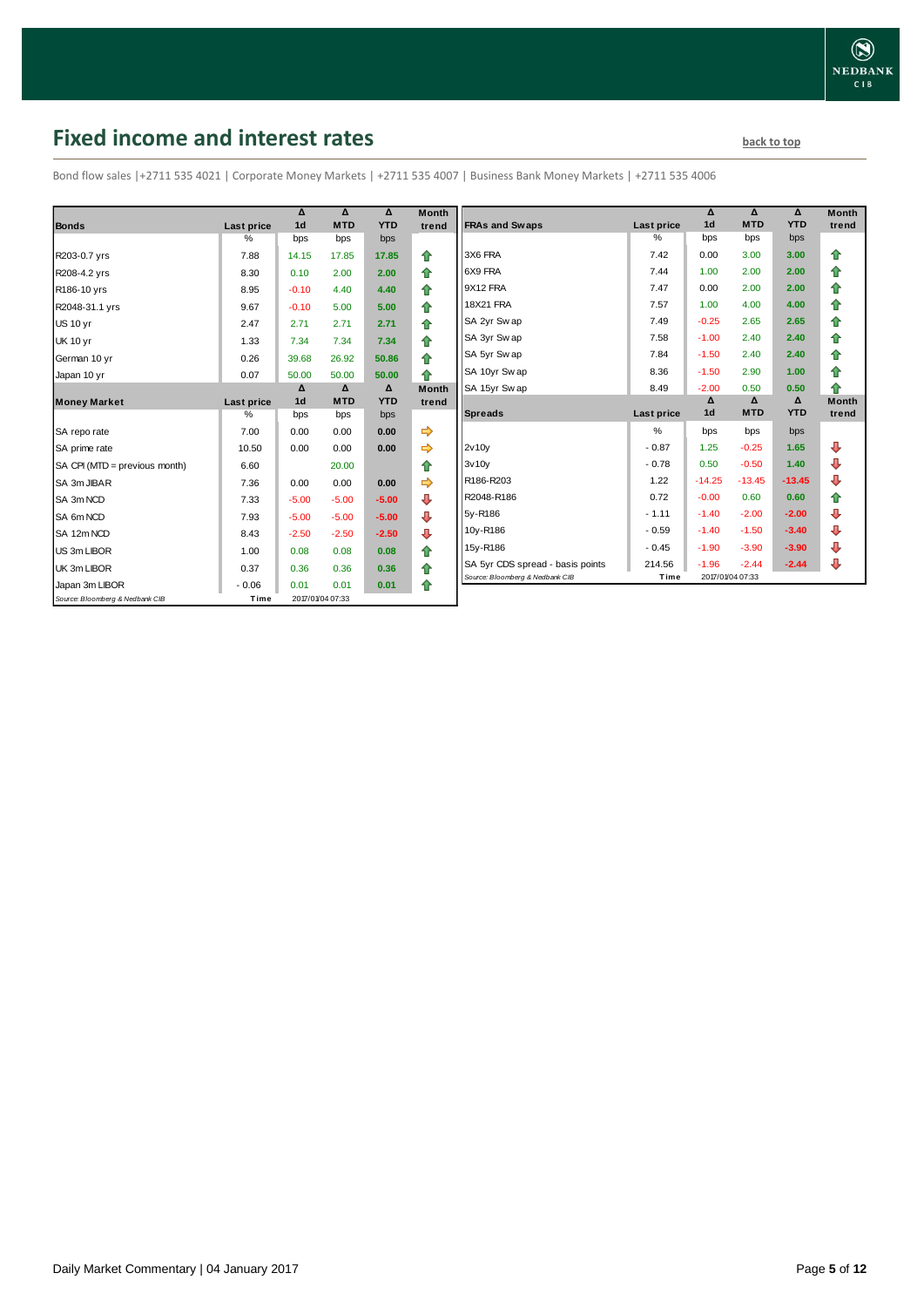### <span id="page-5-0"></span>**Equities [back to top](#page-0-0)**

Cash equities | +2711 535 4030/31

#### **South Africa**

- The first trading day of the year saw the All Share Index advance +0.7% with gains across the board.
- Resources led our market after commodity prices climbed. Notable gainers were in the platinum space with LON +16%, NHM +7.6%, AMS +4.6%. Banks & insurers rose on the day with NPN (+1%) & MTN (+3%) leading the Indi25.
- Value traded at 5pm was around R10.3bn with the currency at R13.80 vs. the USD at the close.

#### **UK/Europe**

- Investor sentiment was lifted after a strong PMI number pointed to a stabilization of the Chinese economy. However gains were reduced in late trade after Wall Street pulled back in early trade (DAX -0.12%, FTSE100 +0.49%, CAC 0.35%).
- On the economic front, German unemployment, UK PMI and French inflation numbers also topped estimates.
- Miners were strong in London with International Hotels Group benefitting from a broker upgrade. Sectors supporting the bourse were financials, mining & telcos.

#### **USA**

- Markets start the year in positive territory but saw a pullback from day's high after the oil prices lost ground. (S&P 0.85%, Dow +0.6%)
- Nike & Verizon led the Dow with the bourse rising 119 points to close just shy of the 20 000 level.
- The gold sector was strong after prices for the precious metal climbed. Telco's and healthcare also outperformed on the S&P.
- Economic data showed that ISM manufacturing accelerated in December with construction spending beating estimates in November.
- Looking ahead, investors will pay close attention to a report on private sector employment with minutes from the Fed also scheduled for release today.

#### **Asia**

- Markets are mixed this morning with the ASX & Hang Seng a touch weaker. In the spotlight was the Nikkei, which opened after a 4 day holiday to trade up +2.2%.
- A weaker Yen supported the Nikkei with financials & real estate leading gains. PMI data also helped support the rally.
- Crude oil prices rebounded in Asian trade after investors initially questioned whether OPEC cuts will be successful.

|                                 |               | $\% \Delta$ | %Δ               | $\% \Delta$ | <b>Month</b> |
|---------------------------------|---------------|-------------|------------------|-------------|--------------|
| <b>Developed Markets</b>        | Last price    | $-1d$       | <b>MTD</b>       | <b>YTD</b>  | trend        |
| Dow Jones                       | 19 881.76     | 0.60        | 0.60             | 0.60        | ⇑            |
| Nasdag                          | 5429.08       | 0.85        | 0.85             | 0.85        | ⇮            |
| S&P 500                         | 2 2 5 7 . 8 3 | 0.85        | 0.85             | 0.85        | 合            |
| DJ Eurostoxx 50                 | 3 3 1 5 . 0 2 | 0.19        | 0.74             | 0.74        | ⇑            |
| <b>DAX</b>                      | 11 584.24     | $-0.12$     | 0.90             | 0.90        | 合            |
| CAC                             | 4899.33       | 0.35        | 0.76             | 0.76        | ⇑            |
| <b>FTSE</b>                     | 7 177.89      | 0.49        | 0.49             | 0.49        | 合            |
| ASX200                          | 5736.40       | 0.06        | 1.25             | 1.25        | ⇑            |
| Nikkei 225                      | 19 568.78     | 2.38        | 2.38             | 2.38        | 合            |
| <b>MSCI World</b>               | 1757.99       | 0.28        | 0.39             | 0.39        | ♠            |
|                                 |               | %Δ          | %Δ               | %Δ          | <b>Month</b> |
| <b>Emerging Markets</b>         | Last price    | $-1d$       | <b>MTD</b>       | <b>YTD</b>  | trend        |
| Hang Seng                       | 22 140.89     | $-0.04$     | 0.64             | 0.64        | ⇑            |
| Shanghai                        | 3 148.82      | 0.41        | 1.46             | 1.46        | ✿            |
| Brazil Bovespa                  | 61 813.83     | 3.73        | 2.63             | 2.63        | ⇑            |
| India - NSE                     | 26 699.45     | 0.21        | 0.27             | 0.27        | 合            |
| Russia Micex                    | 2 2 8 5 . 4 3 | 2.36        | 2.36             | 2.36        | ⇑            |
| <b>MSCI</b> Emerging            | 868.44        | 0.76        | 0.72             | 0.72        | 全            |
|                                 |               | $\% \Delta$ | %Δ               | %Δ          | <b>Month</b> |
| <b>SA Indices</b>               | Last price    | $-1d$       | <b>MTD</b>       | <b>YTD</b>  | trend        |
| <b>JSE All Share</b>            | 51 020.66     | 0.72        | 0.72             | 0.72        | ⇑            |
| Top 40                          | 44 261.26     | 0.82        | 0.82             | 0.82        | ⇑            |
| Resi 10                         | 32 594.88     | 1.51        | 1.51             | 1.51        | ⇑            |
| Indi 25                         | 64 607.62     | 0.51        | 0.51             | 0.51        | ⇑            |
| Fini 15                         | 15 195.45     | 0.78        | 0.78             | 0.78        | ⇑            |
| Source: Bloomberg & Nedbank CIB | Time          |             | 2017/01/04 07:33 |             |              |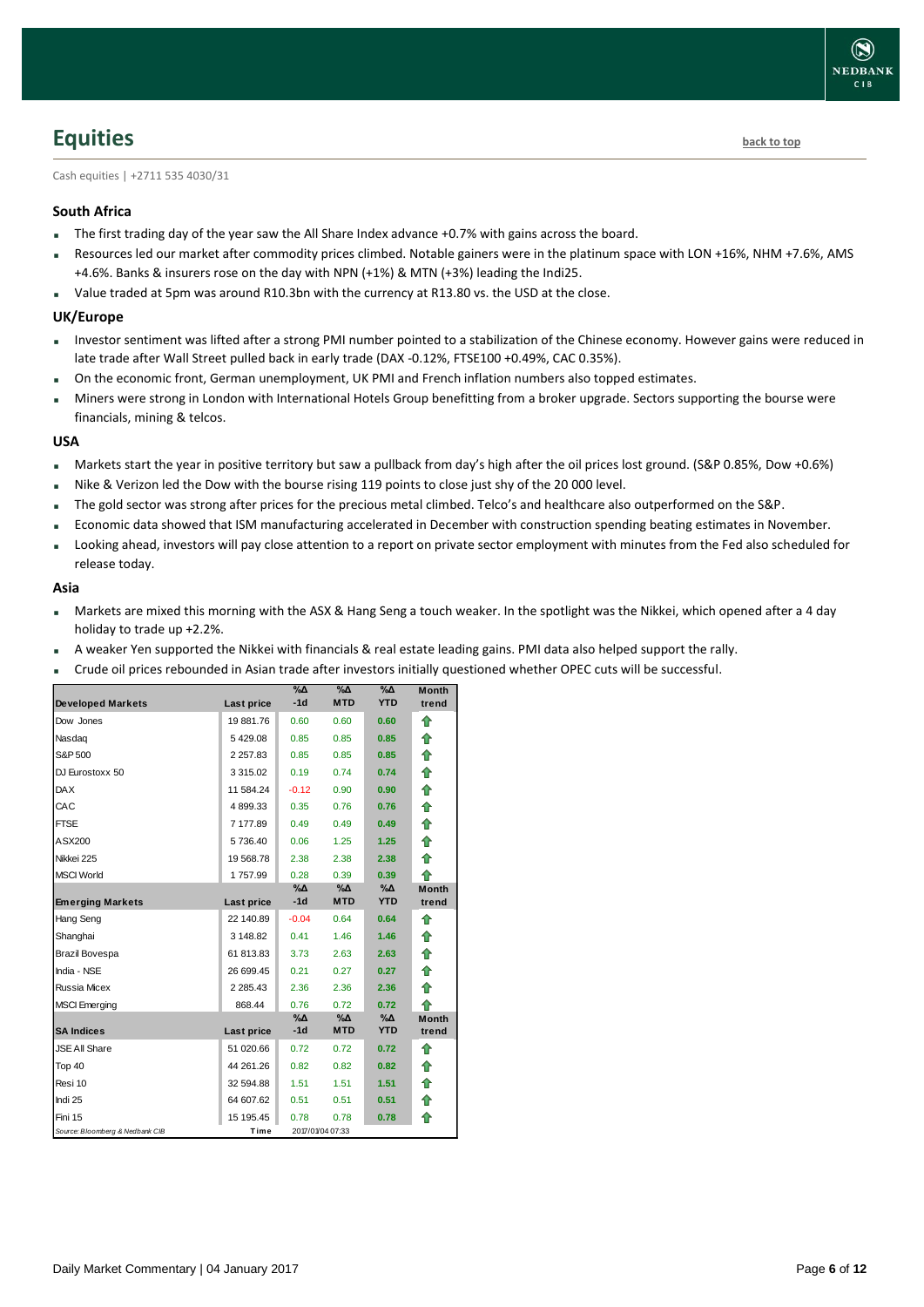<span id="page-6-0"></span>**Economics [back to top](#page-0-0)** 

Nedbank CIB Market Commentary | CIBMarketComm@Nedbank.co.za | +27 11 295 5430

#### **Global PMI's**

- China's manufacturing PMI eased to 51.4 index points in December, from 51.7 previously, worse than forecasts of 51.5. Key drags came from lower output, raw material inventories and employment. Exports, imports, purchases and business activity expectations were all down in December. Services PMI also eased in December, due to sharply lower new export orders and employment.
- Japanese PMI rose to 52.4 points, from 51.9 previously and is currently at a 1 year high. Both output and new orders rose, aided by a weak yen and peak season demand. Industrial production may serve marginal gains in coming months as export orders are boosted by a weak yen and possibly higher demand for Japanese products from some countries.
- UK manufacturing PMI surged to 56.1 in December, from 53.6 previously, significantly better than forecasts of 53.3. This is the highest reading since June 2014. New orders saw a similar surge in December and Q4 as a whole; however official data reflect a more subdued picture of industrial output in Q4. The sharp depreciation in the sterling would have boosted export orders, lifting the PMI. However, cautious spending by consumers and investment by businesses may hamper activity in 2017.
- Eurozone PMI rose to 54.9 in December, from 53.7 in November, in line with forecasts. This is the highest reading since April 2011, due to a similar increase in new orders and output, led by a weak euro. PMIs improved across the major countries – in Germany, France, Spain and Italy. This trend may persist in 2017 as well, should the euro remain weak
- US ISM manufacturing index rose to 54.7 in December, from 53.2 in November, beating forecasts of 53.8 and is currently at the highest in 2 years. Prices paid and new orders surged which lifted the overall PMI, while employment ticked up marginally. Similarly, production and new export orders were key positive drivers of he index and may prove inflationary in coming months.
- South Africa PMI to be released sometime this week likely to remain in contractionary territory which is reflective of subdued output in the manufacturing sector.

**Synopsis: Thus far, only Europe and the US have shown signs of a marginal recovery in manufacturing conditions in December, due to a surge in new orders and export activity. Although confidence levels are still positive, the on-going Brexit uncertainty may hamper consumer and business activity in coming months. Manufacturers in the US are starting to reflect more optimism despite a strong dollar which will prove a headwind to export activity in the medium term. SA manufacturers continue to battle with a lack of demand, with a strong rand recently unlikely to add to SA's export competitiveness. Trade and manufacturing conditions are likely to remain weak in 2017, unless we see a material uptick in Chinese or US consumption and economic activity.**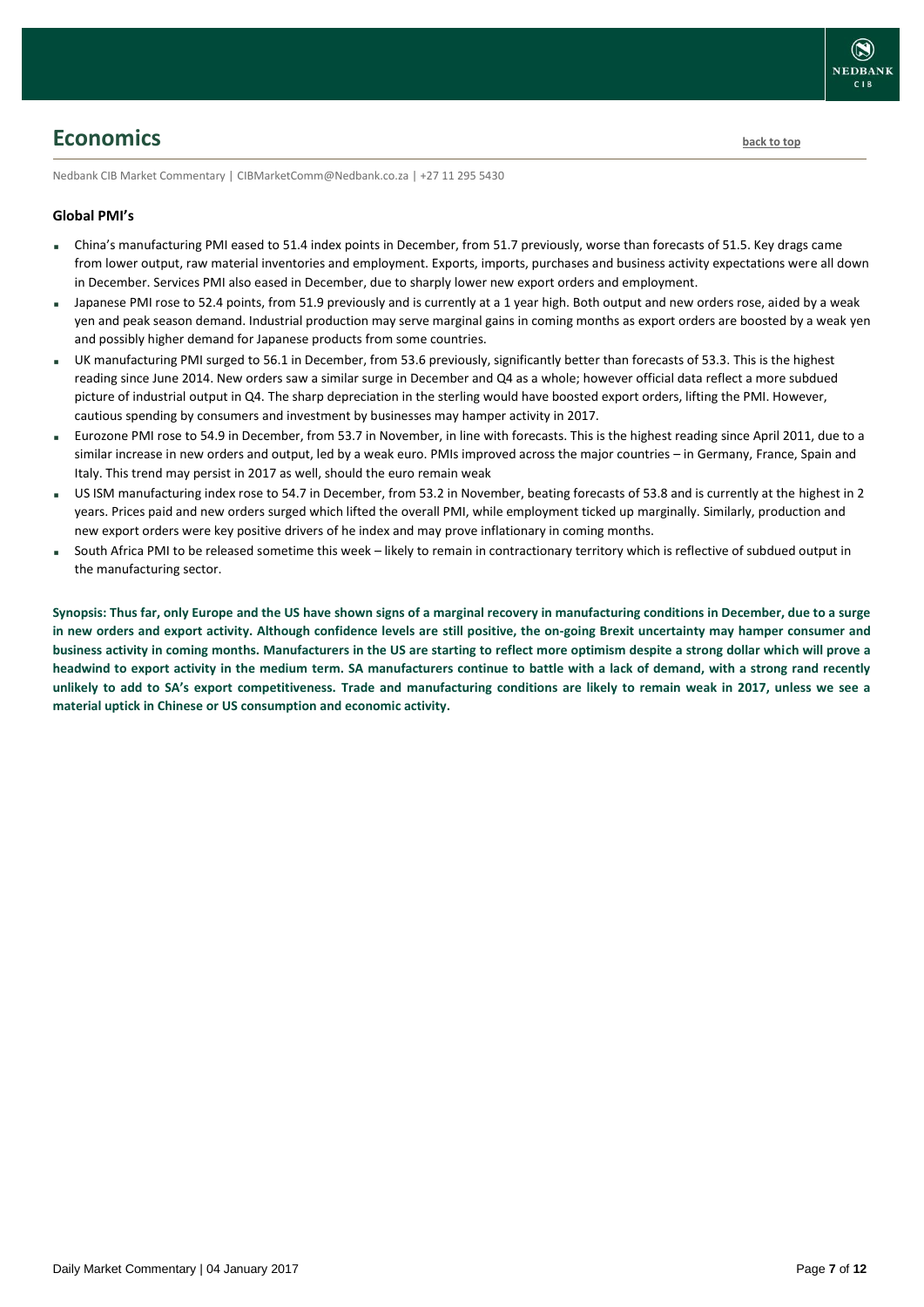# <span id="page-7-0"></span>**Foreign flows [back to top](#page-0-0)**

Nedbank CIB Market Commentary | CIBMarketComm@Nedbank.co.za | +27 11 295 5430

- SA bond and equity markets shed R99.4 billion of foreign capital last year –the biggest outflow ever recorded. This was solely the result of the equity market which saw R127.9 billion of outflows, while the bond market managed to end the year with a R28.5 billion inflow.
- For December as a while, despite thin liquidity, net outflows amounted to R8.8 billion, as a result of sharp outflows from both the bond and equity markets.
- Risk aversion may persist amid on-going global uncertainties geopolitical tensions, social unrest, subdued growth and demand all threaten to keep flows to EMs and SA limited.

| SA equities and bonds               | Week of 28 to 30 Dec 2016 | <b>Month to 30 Dec 2016</b> | <b>Year to 30 Dec 2016</b> |
|-------------------------------------|---------------------------|-----------------------------|----------------------------|
| Foreign flows into SA equity market | R 1.950bn                 | -R 2.893bn                  | -R 127.905bn               |
| Foreign flows into SA bond market   | R 0.214bn                 | -R 5.928bn                  | R 28.502bn                 |
| Total foreign flows                 | R 2.164bn                 | -R 8.821bn                  | -R 99.403bn                |

*Source : Bloomberg*

#### **Thin liquidity supports equity flows last week**



### **Bond flows subdued**



*Source: Bloomberg, Nedbank*

#### **2016 is the worst year on record for foreign flows, led by sharp equity outflows**

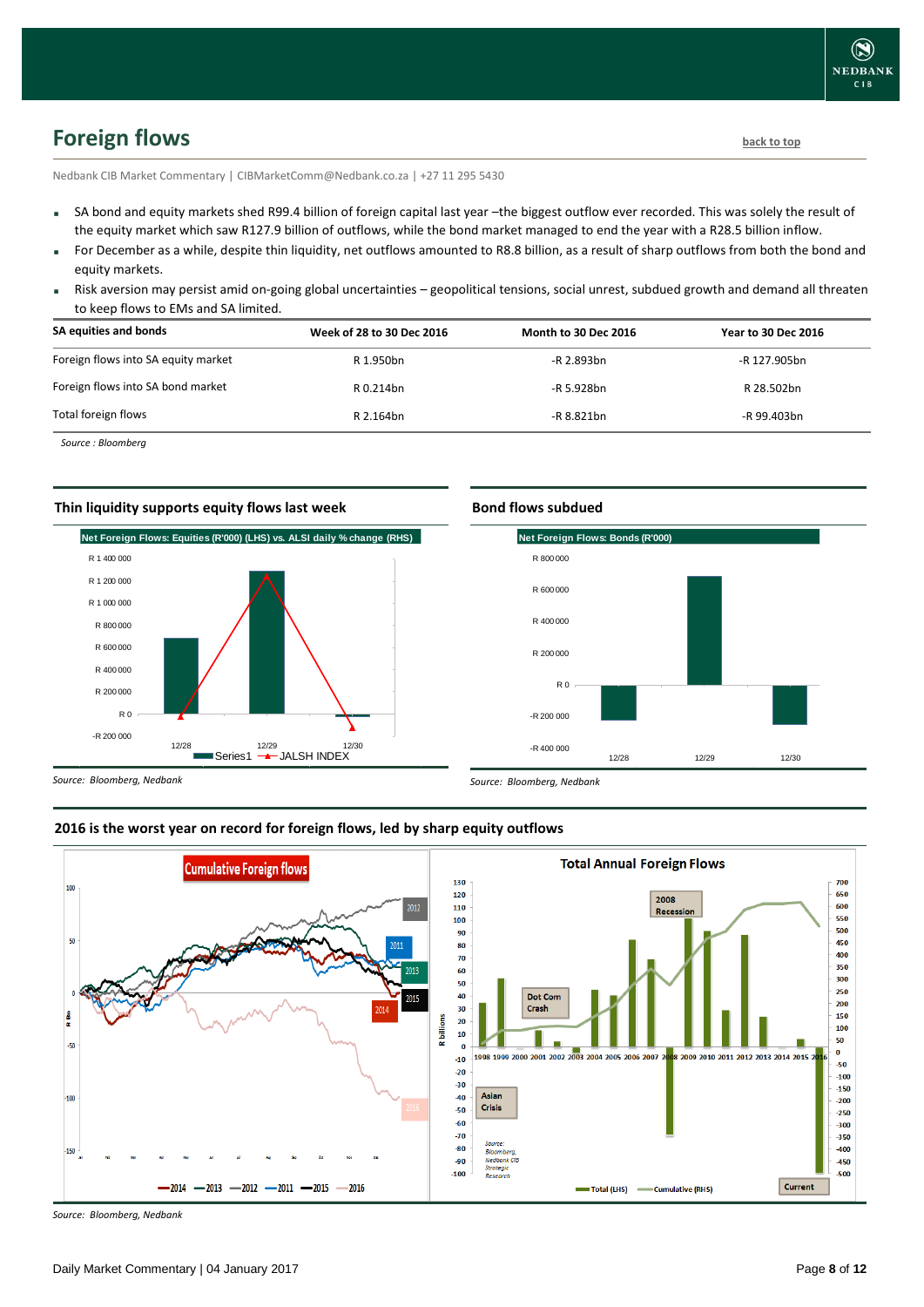# <span id="page-8-0"></span>**JSE performance [back to top](#page-0-0) back to top**

Nedbank CIB Market Commentary | CIBMarketComm@Nedbank.co.za | +27 11 295 5430

|                                         |            | $\sqrt{20}$ | $\overline{\mathsf{A}}$ | $\sqrt{20}$       | <b>Month</b> |
|-----------------------------------------|------------|-------------|-------------------------|-------------------|--------------|
| <b>Top40 constituents</b>               | Last price | $-1d$       | <b>MTD</b>              | <b>YTD</b>        | trend        |
| AGL: Anglo American Plc                 | 197.50     | 1.23        | 1.23                    | 1.23              | ✿            |
| ANG: Anglogold Ashanti Ltd              | 150.93     | $-1.08$     | $-1.08$                 | $-1.08$           | ⊕            |
| APN: Aspen Pharmacare Holdings Lt       | 282.08     | $-0.53$     | $-0.53$                 | $-0.53$           | ⊕            |
| BAT: Brait Se                           | 86.86      | $-0.80$     | $-0.80$                 | $-0.80$           | ⊕            |
| <b>BGA: Barclays Africa Group Ltd</b>   | 170.00     | 0.78        | 0.78                    | 0.78              | 合            |
| BID: Bid Corp Ltd                       | 248.89     | 1.53        | 1.53                    |                   | ⇮            |
| BIL: Bhp Billiton Plc                   | 223.80     | 2.34        | 2.34                    | 2.34              | ✿            |
| BTI: British American Tobacco Plc       | 779.75     | 0.15        | 0.15                    | 0.15              | ⇑            |
| <b>BVT: Bidvest Group Ltd</b>           | 179.97     | $-0.71$     | $-0.71$                 | $-0.71$           | ⊕            |
| CFR: Financiere Richemont-Dep Rec       | 90.01      | $-0.80$     | $-0.80$                 | $-0.80$           | ⊕            |
| DSY: Discovery Ltd                      | 115.34     | 0.73        | 0.73                    | 0.73              | ⇑            |
| FFA: Fortress Income Fund Ltd-A         | 16.89      | 1.93        | 1.93                    | 1.93              | 合            |
| FFB: Fortress Income Fund Ltd           | 32.58      | 0.77        | 0.77                    | 0.77              | 合            |
| <b>FSR: Firstrand Ltd</b>               | 53.80      | 1.18        | 1.18                    | 1.18              | ⇑            |
| GFI: Gold Fields Ltd                    | 43.94      | 0.80        | 0.80                    | 0.80              | 合            |
| <b>GRT: Grow thpoint Properties Ltd</b> | 25.95      | 0.23        | 0.23                    | 0.23              | ✿            |
| IMP: Impala Platinum Holdings Ltd       | 44.26      | 3.56        | 3.56                    | 3.56              | ✿            |
| INL: Investec Ltd                       | 91.15      | 0.44        | 0.44                    | 0.44              | ✿            |
| INP: Investec Plc                       | 91.15      | 0.44        | 0.44                    | 0.44              | 合            |
| <b>ITU: Intu Properties Plc</b>         | 46.36      | $-1.32$     | $-1.32$                 | $-1.32$           | ⊕            |
| LHC: Life Healthcare Group Holdin       | 32.86      | 0.80        | 0.80                    | 0.80              | ⇑            |
| MEI: Mediclinic International Plc       | 130.00     | 0.00        | 0.00                    | 0.00              | ⇛            |
| MND: Mondi Ltd                          | 278.44     | $-0.55$     | $-0.55$                 | $-0.55$           | ⊕            |
| MNP: Mondi Plc                          | 279.75     | 0.37        | 0.37                    | 0.37              | 合            |
| MRP: Mr Price Group Ltd                 | 159.50     | $-0.03$     | $-0.03$                 | $-0.03$           | ⊕            |
| MTN: Mtn Group Ltd                      | 130.00     | 3.04        | 3.04                    | 3.04              | ✿            |
| NED: Nedbank Group Ltd                  | 241.24     | 1.31        | 1.31                    | 1.31              | ✿            |
| NPN: Naspers Ltd-N Shs                  | 2 0 34.77  | 1.03        | 1.03                    | 1.03              | ⇑            |
| NTC: Netcare Ltd                        | 31.70      | $-0.44$     | $-0.44$                 | $-0.44$           | ⇩            |
| OML: Old Mutual Plc                     | 34.75      | 0.90        | 0.90                    | 0.90              | €            |
| RDF: Redefine Properties Ltd            | 11.50      | 2.77        | 2.77                    | 2.77              | ✿            |
| REI: Reinet Investments Sa-Dr           | 26.51      | -1.08       | $-1.08$                 | $-1.08$           | ⇩            |
| REM: Remgro Ltd                         | 226.51     | 1.55        | 1.55                    | 1.55              | ⇑            |
| RMH: Rmb Holdings Ltd                   | 67.02      | 0.93        | 0.93                    | 0.93 <sub>1</sub> | ⇮            |
| SBK: Standard Bank Group Ltd            | 152.60     | 0.56        | 0.56                    | 0.56              | 合            |
| SGL : Sibanye Gold Ltd                  | 25.59      | 0.79        | 0.79                    | 0.79              | ✿            |
| SHP: Shoprite Holdings Ltd              | 172.95     | 0.87        | 0.87                    | 0.87              | ✿            |
| SLM: Sanlam Ltd                         | 63.83      | 1.48        | 1.48                    | 1.48              | ✿            |
| SNH: Steinhoff International H Nv       | 71.36      | 0.11        | 0.11                    | 0.11              | ⇑            |
| SOL : Sasol Ltd                         | 406.57     | 1.92        | 1.92                    | 1.92              | ✿            |
| TBS: Tiger Brands Ltd                   | 394.34     | $-0.88$     | $-0.88$                 | $-0.88$           | ⇩            |
| VOD: Vodacom Group Ltd                  | 150.60     | $-1.18$     | $-1.18$                 | $-1.18$           | ⇩            |
| WHL: Woolw orths Holdings Ltd           | 71.84      | 1.15        | 1.15                    | 1.15              |              |
| Source: Bloomberg & Nedbank CIB         | Time       |             | 2017/01/04 07:33        |                   |              |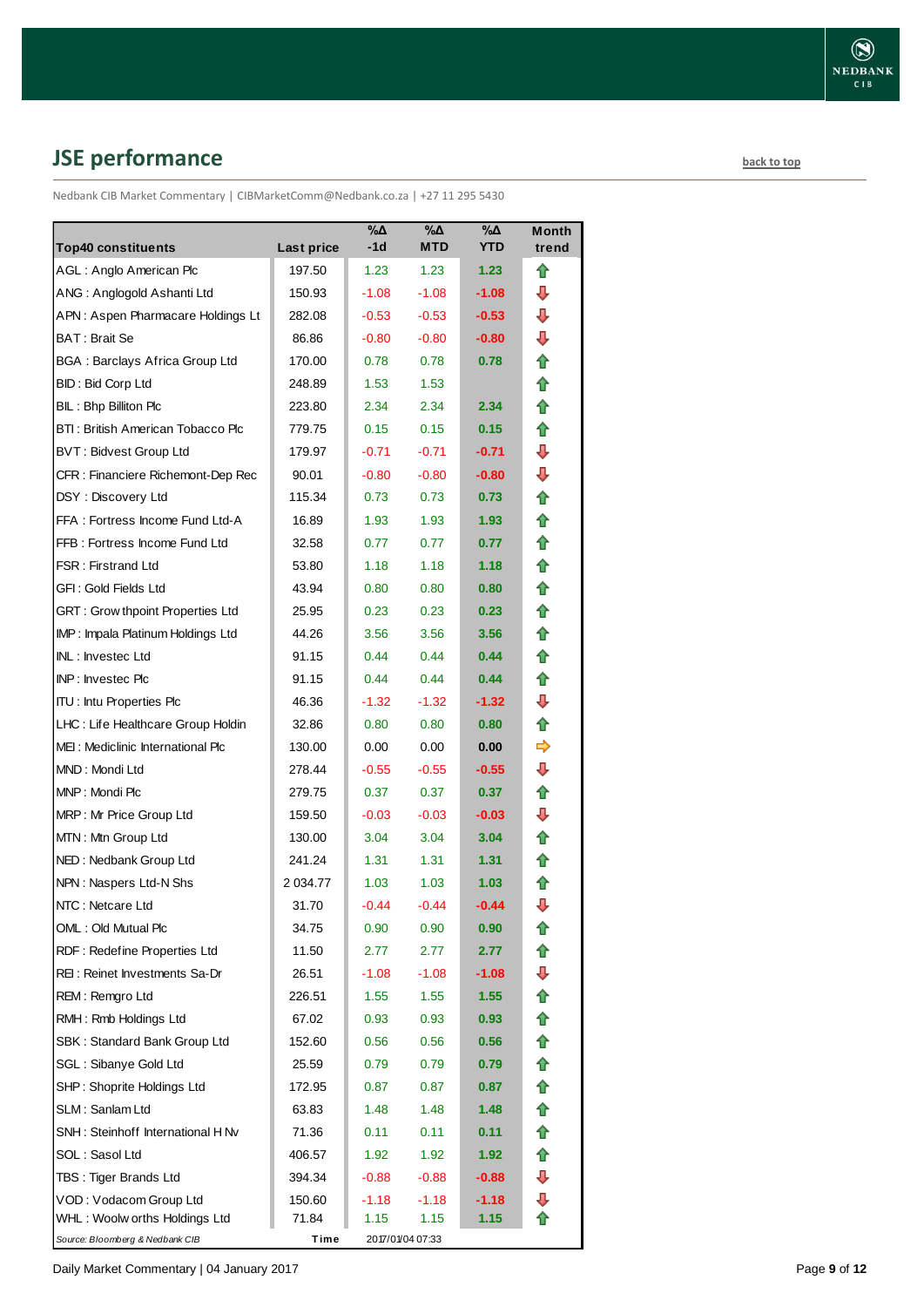# <span id="page-9-0"></span>**Last day to trade back to the contract of the contract of the contract of the contract of the contract of the contract of the contract of the contract of the contract of the contract of the contract of the contract of t**

Susan Correia | [Scorreia@Nedbankcapital.co.za](mailto:Scorreia@Nedbankcapital.co.za) | +27 11 295 8227

| <b>Share Code</b> | Share name                     | Dividend / interest rate |
|-------------------|--------------------------------|--------------------------|
| 10 January 2017   |                                |                          |
| AFH               | Alexander Forbes Grp Hldgs Ltd | dividend $@$ 17cps       |
| AME               | African Media Ent Ltd          | dividend $@$ 100cps      |
| AOVP              | Afr & Oseas Ent Ltd Pref       | dividend $@31cps$        |
| <b>BAW</b>        | Barloworld Ltd                 | dividend $@$ 230cps      |
| <b>OCE</b>        | Oceana Group Ltd               | dividend $@$ 357cps      |
| <b>PCT</b>        | Prescient Ltd                  | dividend $@$ 2.25cps     |
| <b>RFG</b>        | Rhodes Food Grp Hldgs Ltd      | dividend $@$ 42.2cps     |
| <b>RLO</b>        | <b>Reunert Ltd</b>             | dividend $@326$ cps      |
| <b>RTOP</b>       | Rex Truef Cloth Co Ltd Prefs   | dividend @ 6cps          |
| SAP               | Sappi Ltd                      | dividend @ 149.23546cps  |
| SCD               | Schroder Europ Real Estate     | dividend @ EUR0.009      |
| <b>STP</b>        | Stenprop Ltd                   | dividend @ EUR0.045      |
| <b>TBS</b>        | <b>Tiger Brands Ltd</b>        | dividend @ 702cps        |
| TLM               | <b>Telemasters Hidgs Ltd</b>   | dividend $@$ 0.5cps      |

*Source: JSE*

# <span id="page-9-1"></span>**Economic calendar [back to top](#page-0-0) back to top**

Nedbank CIB Market Commentary | CIBMarketComm@Nedbank.co.za | +27 11 295 5430

| <b>Time</b> | Country   | Event                              | Period     | Survey                                              | Actual                   | Prior                    | Revised                  |
|-------------|-----------|------------------------------------|------------|-----------------------------------------------------|--------------------------|--------------------------|--------------------------|
| 03-Jan      |           |                                    |            |                                                     |                          |                          |                          |
| 03:45       | <b>CH</b> | Caixin China PMI Mfg               | <b>Dec</b> | 50.9                                                | 51.9                     | 50.9                     | $\overline{\phantom{a}}$ |
| 11:30       | UK        | Markit UK PMI Manufacturing SA     | Dec        | 53.3                                                | 56.1                     | 53.4                     | 53.6                     |
| 15:00       | <b>GE</b> | CPI YoY                            | Dec P      | 1.40%                                               | 1.70%                    | 0.80%                    | $\overline{\phantom{a}}$ |
| 16:45       | US        | Markit US Manufacturing PMI        | Dec F      | 54.2                                                | 54.3                     | 54.2                     | --                       |
| 17:00       | US        | <b>ISM Manufacturing</b>           | Dec        | 53.8                                                | 54.7                     | 53.2                     | $\overline{\phantom{a}}$ |
| 06-Jan      | <b>SA</b> | Naamsa Vehicle Sales YoY           | <b>Dec</b> | $\hspace{0.05cm} -\hspace{0.05cm} -\hspace{0.05cm}$ | $\overline{\phantom{a}}$ | $-9.60%$                 | $-9.40%$                 |
| 06-Jan      | <b>SA</b> | <b>Barclays Manufacturing PMI</b>  | <b>Dec</b> | $\hspace{0.05cm} \ldots$                            | $-\!$                    | 48.3                     | --                       |
| 04-Jan      |           |                                    |            |                                                     |                          |                          |                          |
| 02:30       | JN        | Nikkei Japan PMI Mfg               | Dec F      | $\overline{\phantom{a}}$                            | 52.4                     | 51.9                     | $-$                      |
| 10:55       | GE        | <b>Markit Germany Services PMI</b> | Dec F      | 53.8                                                | $\overline{\phantom{m}}$ | 53.8                     |                          |
| 11:00       | EC        | Markit Eurozone Services PMI       | Dec F      | 53.1                                                | --                       | 53.1                     |                          |
| 11:30       | UK        | Net Consumer Credit                | Nov        | 1.6 <sub>b</sub>                                    | $-$                      | 1.6 <sub>b</sub>         |                          |
| 11:30       | UK        | M4 Money Supply YoY                | Nov        | $\overline{\phantom{a}}$                            | $\overline{\phantom{a}}$ | 6.60%                    | --                       |
| 12:00       | EC        | <b>CPI Estimate YoY</b>            | Dec        | 1.00%                                               | $\overline{\phantom{a}}$ | 0.60%                    |                          |
| 14:00       | US        | <b>MBA Mortgage Applications</b>   | 30-Dec     | $\hspace{0.05cm}$ – $\hspace{0.05cm}$               | $-$                      | 2.50%                    |                          |
| 21:00       | US        | <b>FOMC Meeting Minutes</b>        | 14-Dec     | $-$                                                 | $-$                      | $\overline{\phantom{a}}$ | $- -$                    |

*Source: Bloomberg*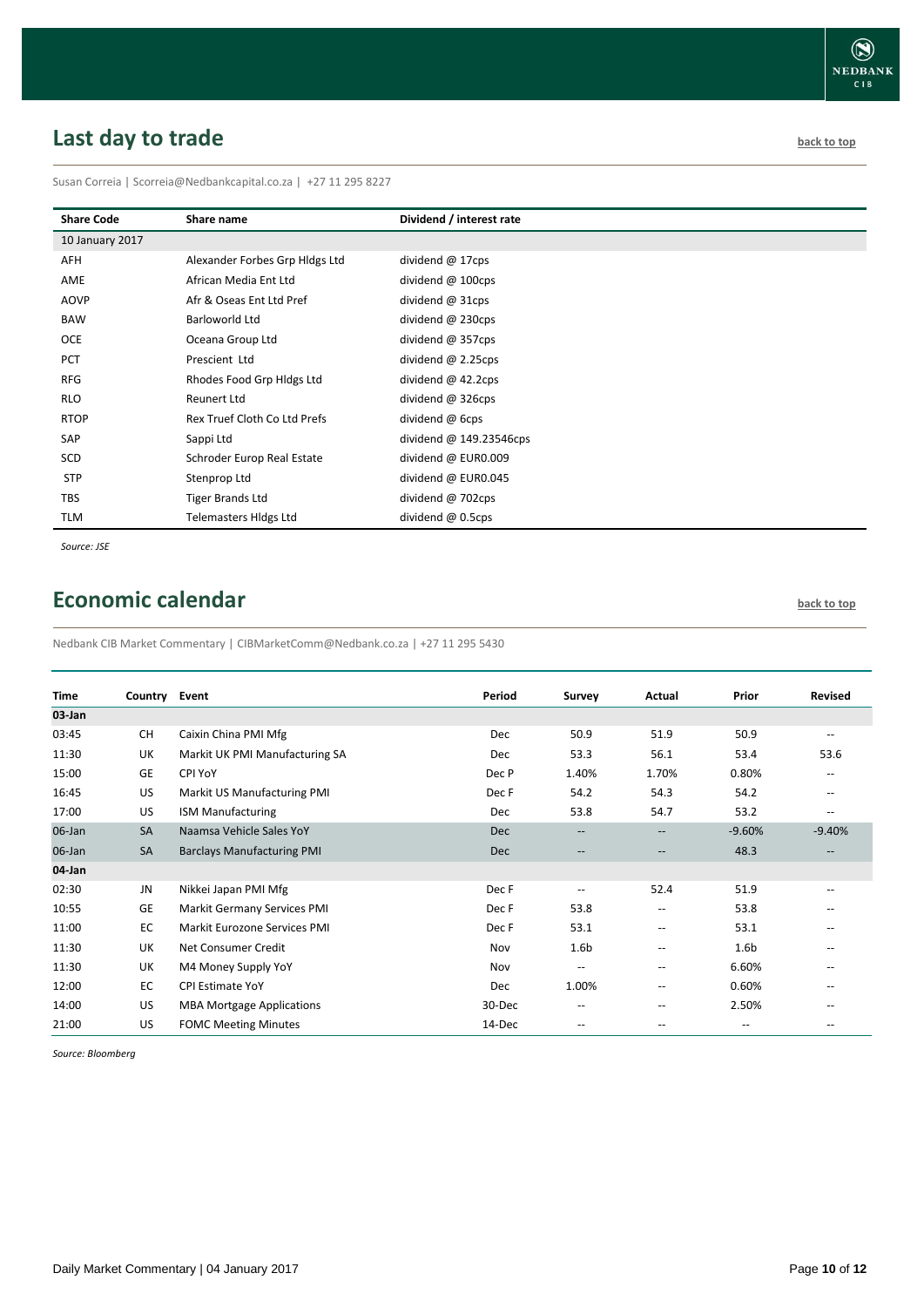### <span id="page-10-0"></span>**Contacts**

**Head: Strategic Research Mohammed Yaseen Nalla, CFA** (011) 295 5430

**ALM Portfolio Management** (011) 535 4042

**Equities Sales and Distribution** (011) 535 4030/31

**Forex Institutional Sales Desk** (011) 535 4005

**Interest Rate Swaps & FRA's Trading** (011) 535 4004

**Money Market Institutional Sales Desk** (011) 535 4008

**Treasury: Economic Analyst Reezwana Sumad** (011) 294 1753

**Bond Trading** (011) 535 4021

**Forex Business Banking Sales Desk** (011) 535 4003

**Forex Retail Sales Desk** (011) 535 4020

**Money Market Business Banking Sales Desk** (011) 535 4006

**Non Soft & Soft Commodities Trading** (011) 535 4038

**Credit Derivatives**  (011) 535 4047

**Forex Corporate Sales Desk** JHB (011) 535 4002; DBN (031) 327 3000; CTN (021) 413 9300

**Inflation Trading** (011) 535 4026

**Money Market Corporate Sales Desk** JHB (011) 535 4007; DBN (031) 327 3000; CTN (021) 413 9300

**Preference shares desk** (011) 535 4072